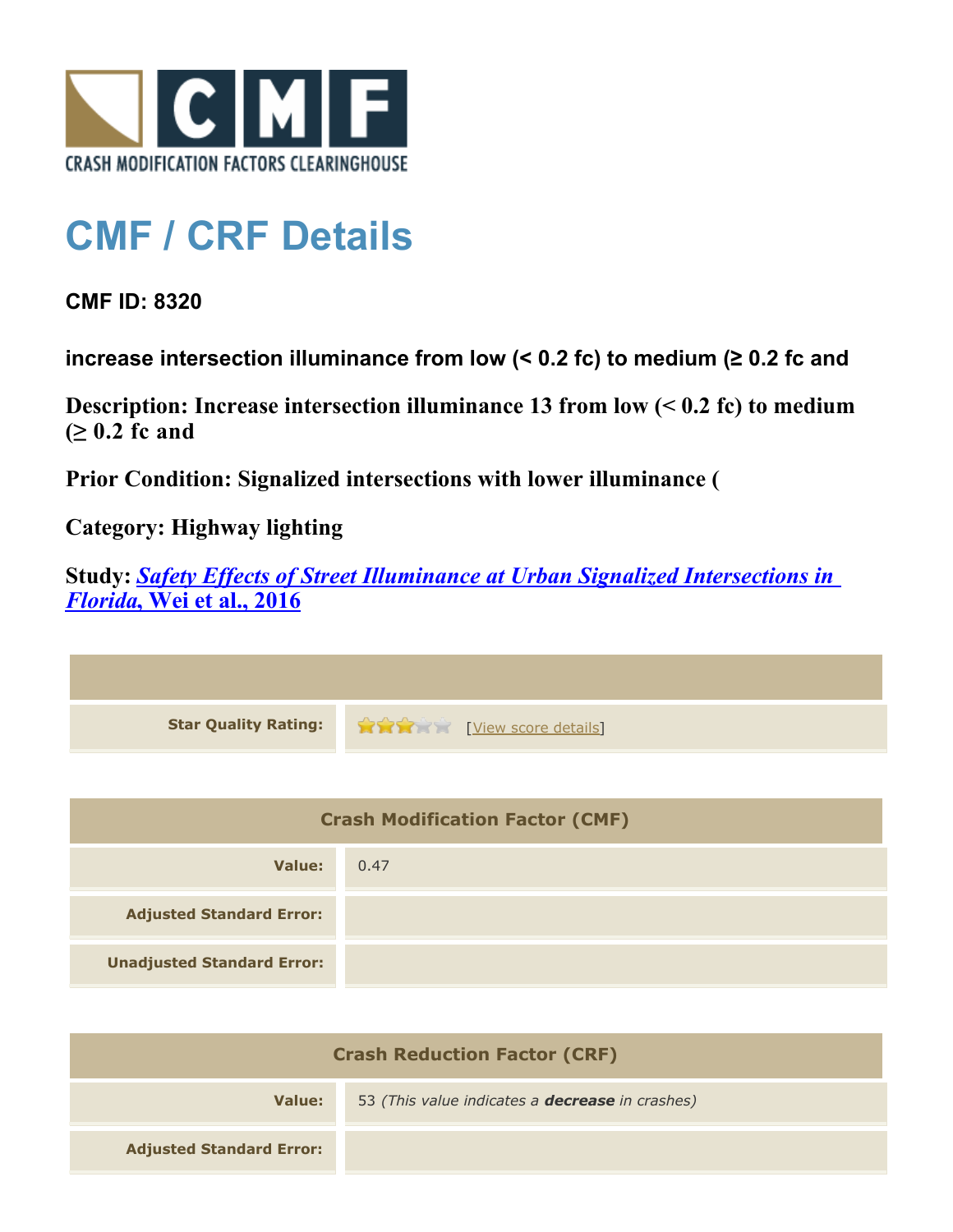| <b>Applicability</b>       |               |
|----------------------------|---------------|
| <b>Crash Type:</b>         | Nighttime     |
| <b>Crash Severity:</b>     | All           |
| <b>Roadway Types:</b>      | Not specified |
| <b>Number of Lanes:</b>    |               |
| <b>Road Division Type:</b> |               |
| <b>Speed Limit:</b>        |               |
| <b>Area Type:</b>          | Urban         |
| <b>Traffic Volume:</b>     |               |
| <b>Time of Day:</b>        | Night         |

## *If countermeasure is intersection-based*

| <b>Intersection Type:</b>         |                                                   |
|-----------------------------------|---------------------------------------------------|
| <b>Intersection Geometry:</b>     | $3$ -leg                                          |
| <b>Traffic Control:</b>           | Signalized                                        |
| <b>Major Road Traffic Volume:</b> | 5167 to 67508 Annual Average Daily Traffic (AADT) |
| <b>Minor Road Traffic Volume:</b> | 1300 to 56387 Annual Average Daily Traffic (AADT) |

| <b>Development Details</b>      |              |
|---------------------------------|--------------|
| <b>Date Range of Data Used:</b> | 2010 to 2013 |
| <b>Municipality:</b>            | Tampa        |
| State:                          | FL.          |